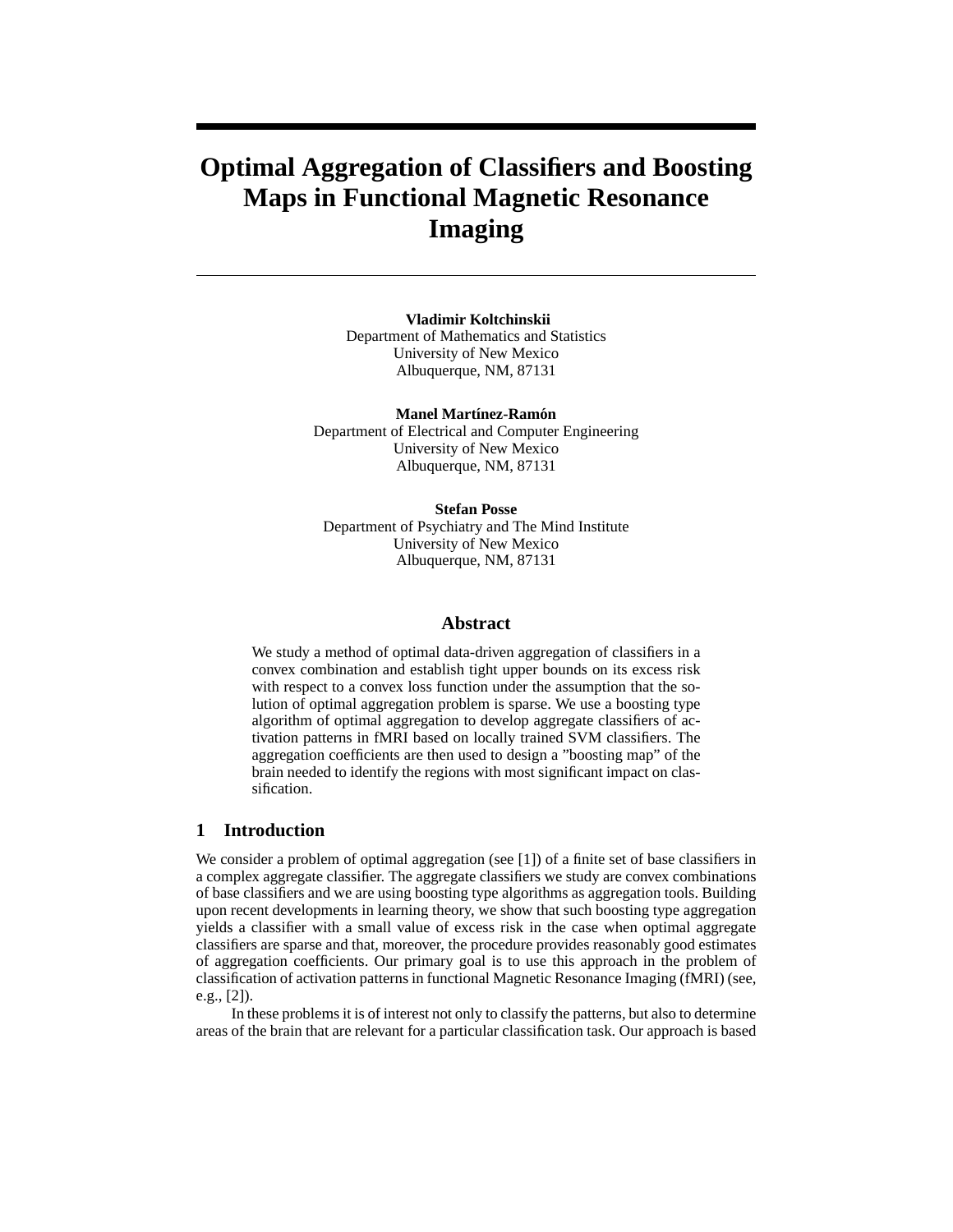on splitting the image into a number of functional areas, training base classifiers locally in each area and then combining them into a complex aggregate classifier. The aggregation coefficients are used to create a special representation of the image we call the *boosting map* of the brain. It is needed to identify the functional areas with the most significant impact on classification.

Previous work has focused on classifying patterns within subject [2] and these patterns were located in the occipital lobe. Here we are considering a different problem, that is widely distributed patterns in multiple brain regions across groups of subjects. We use prior knowledge from functional neuroanatomical brain atlases to subdivide the brain into Regions of Interest, which makes this problem amenable to boosting. Classification across subjects requires spatial normalization to account for inter-subject differences in brain size and shape, but also needs to be robust with respect to inter-subject differences in activation patterns –shape and amplitude.

Since fMRI patterns are very high dimensional and the amount of training data is typically limited, some form of "bet on sparsity" principle ("use a procedure that does well in sparse problems, since no procedure does well in dense problems" see [3]) becomes almost unavoidable and our theoretical analysis shows that boosting maps might have a good chance of success in sparse problems (when only few functional areas are relevant for classification).

## **2 Optimal aggregation of classifiers**

Although we developed a multiclass extension of the method, for simplicity, we are dealing here with a standard binary classification. Let  $(X, Y)$  be a random couple with distribution P, X being an instance in some space S (e.g., it might be an fMRI pattern) and  $Y \in$  $\{-1, 1\}$  being a binary label. Here and in what follows all the random variables are defined on a probability space  $(\Omega, \Sigma, \mathbb{P})$ , E denotes the expectation. Functions  $f : S \mapsto \mathbb{R}$  will be used as classifiers,  $sign(f(x))$  being a predictor of the label for an instance  $x \in S$  (no decision is being made if  $f(x) = 0$ ). The quantity  $P\{(x, y) : yf(x) \le 0\}$  (the probability of misclassification or abstaining) is called the generalization error or the risk of  $f$ . Suppose that  $\mathcal{H} := \{h_1, \ldots, h_N\}$  is a given family of classifiers taking values in [−1, 1]. Let

$$
conv(\mathcal{H}) := \left\{ \sum_{j=1}^{N} \lambda_j h_j : \sum_{j=1}^{N} |\lambda_j| \le 1 \right\}
$$

be the symmetric convex hull of H. One of the versions of *optimal aggregation problem* would be to find a convex combination  $f \in \text{conv}(\mathcal{H})$  that minimizes the generalization error of f in conv( $\mathcal{H}$ ). For a given  $f \in \text{conv}(\mathcal{H})$  its quality is measured by

$$
\mathcal{E}(f):=P\{(x,y): yf(x)\leq 0\}-\inf_{g\in\mathrm{conv}(\mathcal{H})}P\{(x,y):yg(x)\leq 0\},
$$

which is often called the excess risk of f. Since the true distribution P of  $(X, Y)$  is unknown, the solution of the optimal aggregation problem is to be found based on *the training data*  $(X_1, Y_1), \ldots, (X_n, Y_n)$  consisting of *n* independent copies of  $(X, Y)$ .

Let  $P_n$  denote the empirical measure based on the training data, i.e.,  $P_n(A)$  represents the frequency of training examples in a set  $A\subset S\times\{-1,1\}.$  In what follows, we denote  $Ph$ or  $P_n h$  the integrals of a function h on  $S \times \{-1,1\}$  with respect to P or  $P_n$ , respectively. We use the same notation for functions on  $S$  with an obvious meaning.

Since the generalization error is not known, it is tempting to try to estimate the optimal convex aggregate classifier by minimizing *the training error*  $P_n\{(x, y) : yf(x) \leq 0\}$ over the convex hull  $conv(\mathcal{H})$ . However, this minimization problem is not computationally feasible and, moreover, the accuracy of empirical approximation (approximation of P by  $P_n$ ) over the class of sets  $\{ \{ (x, y) : yf(x) \leq 0 \} : f \in \text{conv}(\mathcal{H}) \}$  is not good enough when  $H$  is a large class. An approach that allows one to overcome both difficulties and that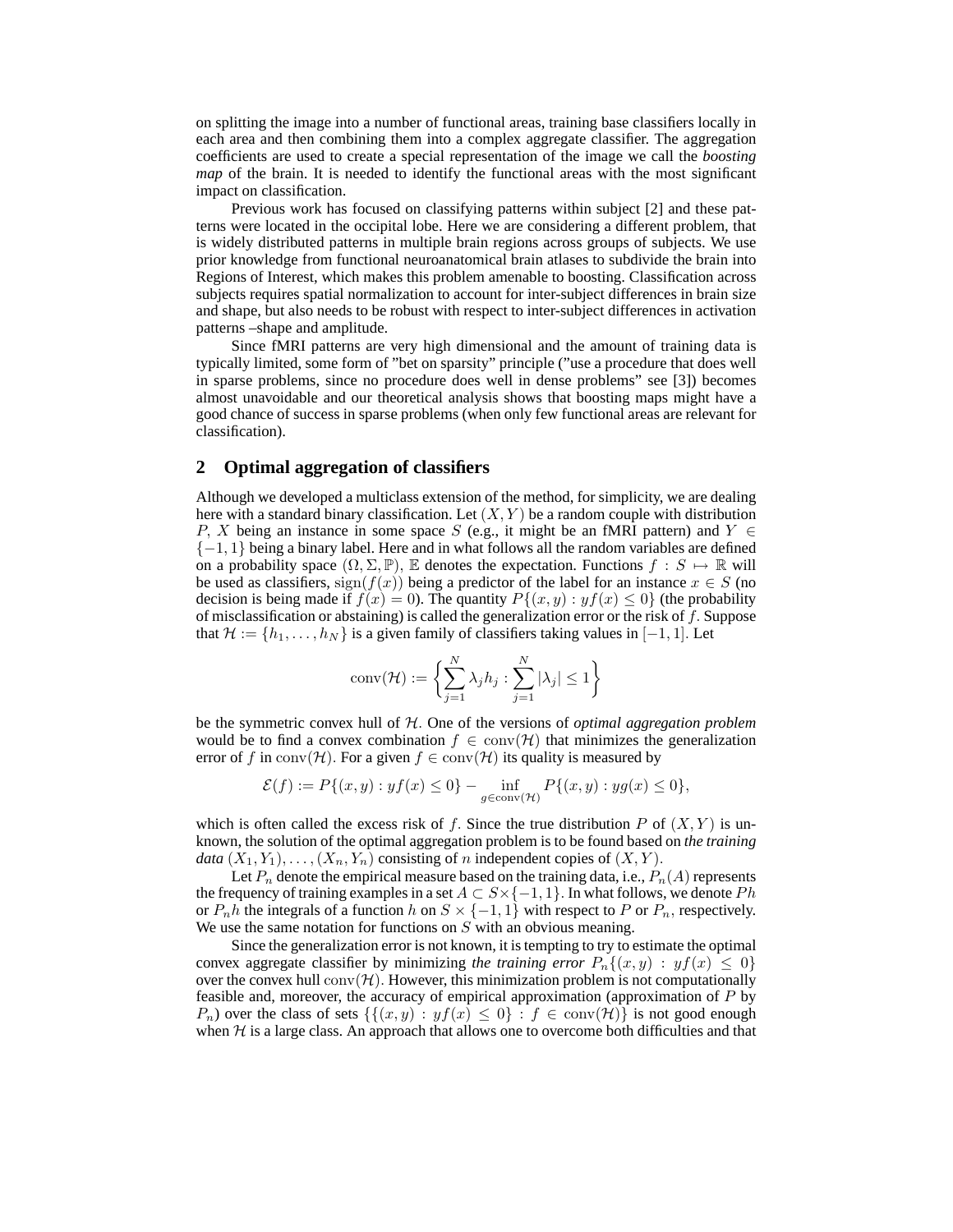proved to be very successful in the recent years is to replace the minimization of the training error by the minimization of the empirical risk with respect to a convex loss function. To be specific, let  $\ell$  be a nonnegative decreasing convex function on R such that  $\ell(u) \geq 1$  for  $u \leq 0$ . We will denote  $(\ell \bullet f)(x, y) := \ell(yf(x))$ . The quantity

$$
P(\ell \bullet f) = \int (\ell \bullet f) dP = \mathbb{E}\ell(Yf(X))
$$

is called the risk of f with respect to the loss  $\ell$ , or the  $\ell$ -risk of f. We will call a function

$$
f_0 := \sum_{j=1}^N \lambda_j^0 h_j \in \text{conv}(\mathcal{H})
$$

*an*  $\ell$ -*otimal aggregate classifier* if it minimizes the  $\ell$ -risk over conv $(\mathcal{H})$ . Similarly to the excess risk, one can define the excess  $\ell$ -risk of f as

$$
\mathcal{E}_{\ell}(f) := P(\ell \bullet f) - \inf_{g \in \text{conv}(\mathcal{H})} P(\ell \bullet g).
$$

Despite the fact that we concentrate in what follows on optimizing the excess  $\ell$ -risk  $(ℓ$ -optimal aggregation) it often provides also a reasonably good solution of the problem of minimizing the generalization error (optimal aggregation), as it follows from simple inequalities relating the two risks and proved in [4].

As before, since P is unknown, the minimization of  $\ell$ -risk has to be replaced by the corresponding empirical risk minimization problem

$$
P_n(\ell \bullet f) = \frac{1}{n} \sum_{i=1}^n \ell\Big(Y_j f(X_j)\Big) \longrightarrow \min, \ f \in \text{conv}(\mathcal{H}),
$$

whose solution  $\hat{f} := \sum_{j=1}^{N} \hat{\lambda}_j h_j$  is called *an empirical*  $\ell$ *-optimal aggregate* classifier.

We will show that if  $f_0$ ,  $\hat{f}$  are "sparse" (i.e.,  $\lambda_j^0$ ,  $\hat{\lambda}_j$  are small for most of the values of j), then the excess  $\ell$ -risk of the empirical  $\ell$ -optimal aggregate classifier is small and, moreover, the coefficients of f are close to the coefficients of  $f_0$  in  $\ell_1$ -distance.

The sparsity assumption is almost unavoidable in many problems because of the "bet on sparsity" principle (see the Introduction).

At a more formal level, if there exists a small subset  $J \subset \{1, 2, ..., N\}$  such that the sets of random variables  $\{Y, h_j(X), j \in J\}$  and  $\{h_j(X), j \notin J\}$  are independent and, in addition,  $\mathbb{E}h_j(X) = 0, j \notin J$ , then, using Jensen's inequality, it is easy to check that in an  $\ell$ -optimal aggregate classifier  $f_0$  one can take  $\lambda_j^0 = 0, j \notin J$ .

We will define a measure of sparsity of a function  $f := \sum_{j=1}^{N} \lambda_j h_j \in \text{conv}(\mathcal{H})$  that is somewhat akin to sparsity charactersitics considered in [5, 6]. For  $0 \le d \le N$ , let

$$
\Delta(f; d) := \min \left\{ \sum_{j \notin J} |\lambda_j| : J \subset \{1, ..., N\}, \text{ card}(J) = d \right\}
$$

and let  $\beta_n(d) := \frac{d \log(Nn/d)}{n}$ . Define

$$
d_n(f) := \min\bigg\{d : 1 \leq d \leq N, \sqrt{\beta_n(d)} \geq \Delta(d)\bigg\}.
$$

Of course, if there exists  $J \subset \{1, \ldots, N\}$  such that  $\lambda_j = 0$  for all  $j \notin J$  and  $card(J) = d$ , then  $d_n(f) \leq d$ .

We will also need the following measure of linear independence of functions in  $\mathcal{H}$ :

.

$$
\gamma(d) := \gamma(\mathcal{H}; d) = \left(\inf_{J \subset \{1, \dots, N\}, \text{card}(J) = d} \left\| \sum_{j \in J} \alpha_j h_j \right\|_{L_2(P)} \right)^{-1}
$$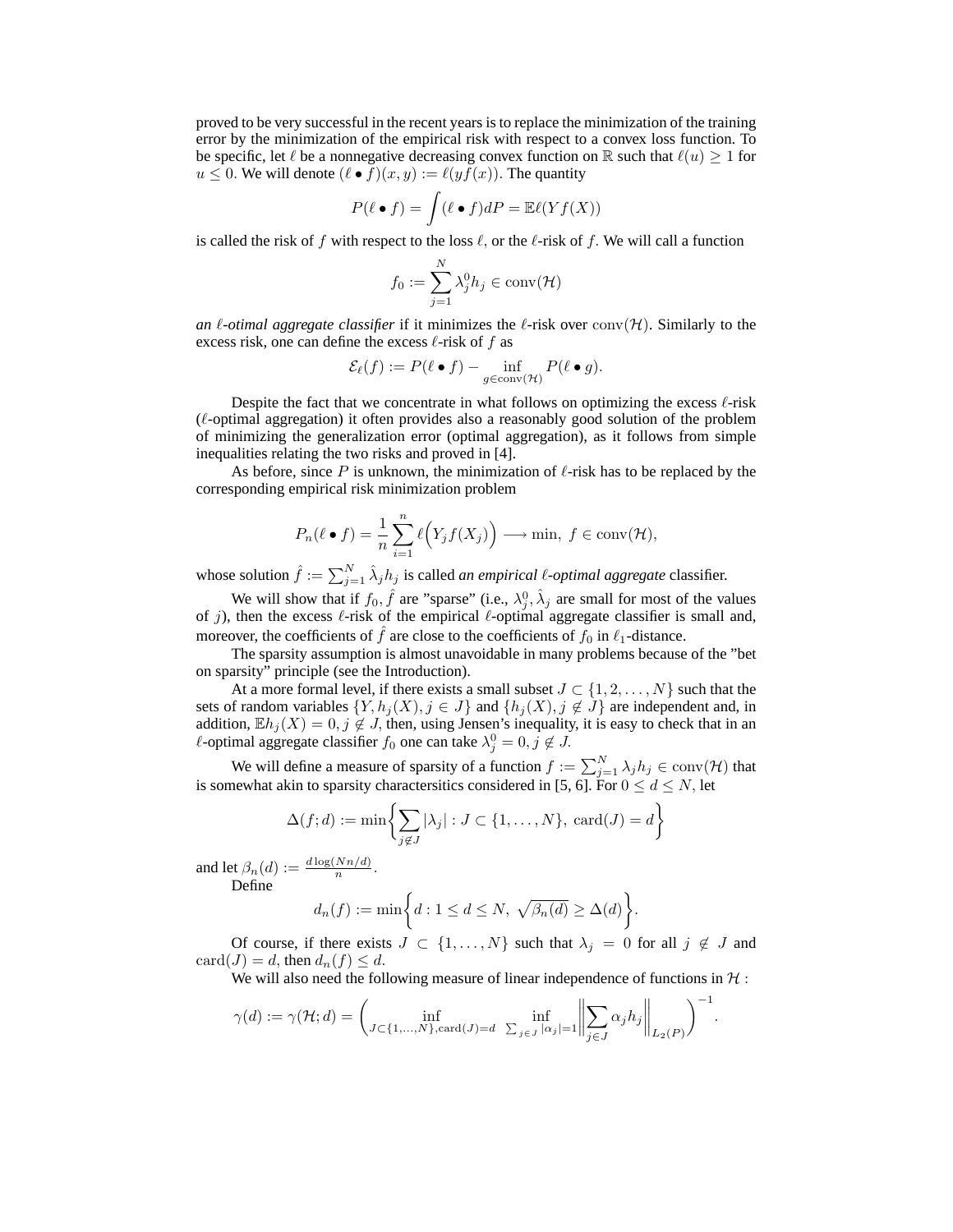Finally, we need some standard conditions on the loss function  $\ell$  (as, for instance, in [4]). Assume that  $\ell$  is Lipschitz on  $[-1, 1]$  with some constant  $L$ ,  $|\ell(u) - \ell(v)| \le L|u - \ell(v)|$  $v|, u, v \in [-1, 1]$ , and the following condition on the convexity modulus of  $\ell$  holds with  $\Lambda \leq L$  :

$$
\frac{\ell(u)+\ell(v)}{2}-\ell\left(\frac{u+v}{2}\right)\geq \Lambda|u-v|^2, u, v\in [-1,1].
$$

In fact,  $\ell(u)$  is often replaced by a function  $\ell(uM)$  with a large enough M (in other words, the  $\ell$ -risk is minimized over  $M\text{conv}(\mathcal{H})$ ). This is the case, for instance, for so called regularized boosting [7]. The theorem below applies to this case as well, only a simple rescaling of the constants is needed.

**Theorem 1** *There exist constants*  $K_1, K_2 > 0$  *such that for all*  $t > 0$ 

$$
\mathbb{P}\bigg\{\mathcal{E}_{\ell}(\hat{f}) \geq K_1 \frac{L^2}{\Lambda} \bigg(\beta_n(d_n(\hat{f})) \bigwedge \sqrt{\frac{\log N}{n}} + \frac{t}{n}\bigg)\bigg\} \leq e^{-t}
$$
\n
$$
\mathbb{P}\bigg\{\sum_{i=1}^N |\hat{\lambda}_j - \lambda_j^0| \geq K_2 \frac{L}{\Lambda} \gamma(d_n(\hat{f}) + d_n(f_0)) \sqrt{\beta_n(d_n(\hat{f}) + d_n(f_0)) + \frac{t}{n}}\bigg\} \leq e^{-t}.
$$

*and*

 $j=1$ 

Our proof requires some background material on localized Rademacher complexities  
and their role in bounding of excess risk (see [8]). We defer it to the full version of the  
paper. Note that the first bound depends only on 
$$
d_n(\hat{f})
$$
 and the second on  $d_n(\hat{f})$ ,  $d_n(f_0)$ .  
Both quantities can be much smaller than N despite the fact that empirical risk minimiza-  
tion occurs over the whole N-dimensional convex hull. However, the approach to convex  
aggregation based on minimization of the empirical  $\ell$ -risk over the convex hull does not  
guarantee that  $\hat{f}$  is sparse even if  $f_0$  is. To address this problem, we also studied another  
approach based on minimization of the *penalized* empirical  $\ell$ -risk with the penalty based  
on the number of nonzero coefficients of the classifier, but the size of the paper does not  
allow us to discuss it.

# **3 Classification of fMRI patterns and boosting maps**

We are using optimal aggregation methods described above in the problem of classification of activation patterns in fMRI. Our approach is based on dividing the training data into two parts: for local training and for aggregation. Then, we split the image into  $N$  functional areas and train N local classifiers  $h_1, \ldots, h_N$  based on the portions of fMRI data corresponding to the areas. The data reserved for aggregation is then used to construct an aggregate classifier. In applications, we are often replacing direct minimization of empirical risk with convex loss by the standard *AdaBoost* algorithm (see, e.g., [9]), which essentially means choosing the loss function as  $\ell(u) = e^{-u}$ . A weak (base) learner for *AdaBoost* simply chooses in this case a local classifier among  $h_1, \ldots, h_N$  with the smallest weighted training error [in more sophisticated versions, we choose a local classifier at random with probability depending on the size of its weighted training error] and after a number of rounds *AdaBoost* returns a convex combination of local classifiers. The coefficients of this aggregate classifier are then used to create a new visual representation of the brain (the boosting map) that highlights the functional areas with significant impact on classification. In principle, it is also possible to use the same data for training of local classifiers and for aggregation (retraining the local classifiers at each round of boosting), but this approach is time consuming.

We use statistical parametric model (SPM) t-maps of MRI scans [10]. Statistical parametric maps (SPMs) are image processes with voxel<sup>1</sup> values that are, under the null hypothesis, distributed according to a known probability density function, usually the Student's

 $<sup>1</sup>A$  voxel is the amplitude of a position in the 3-D MRI image matrix.</sup>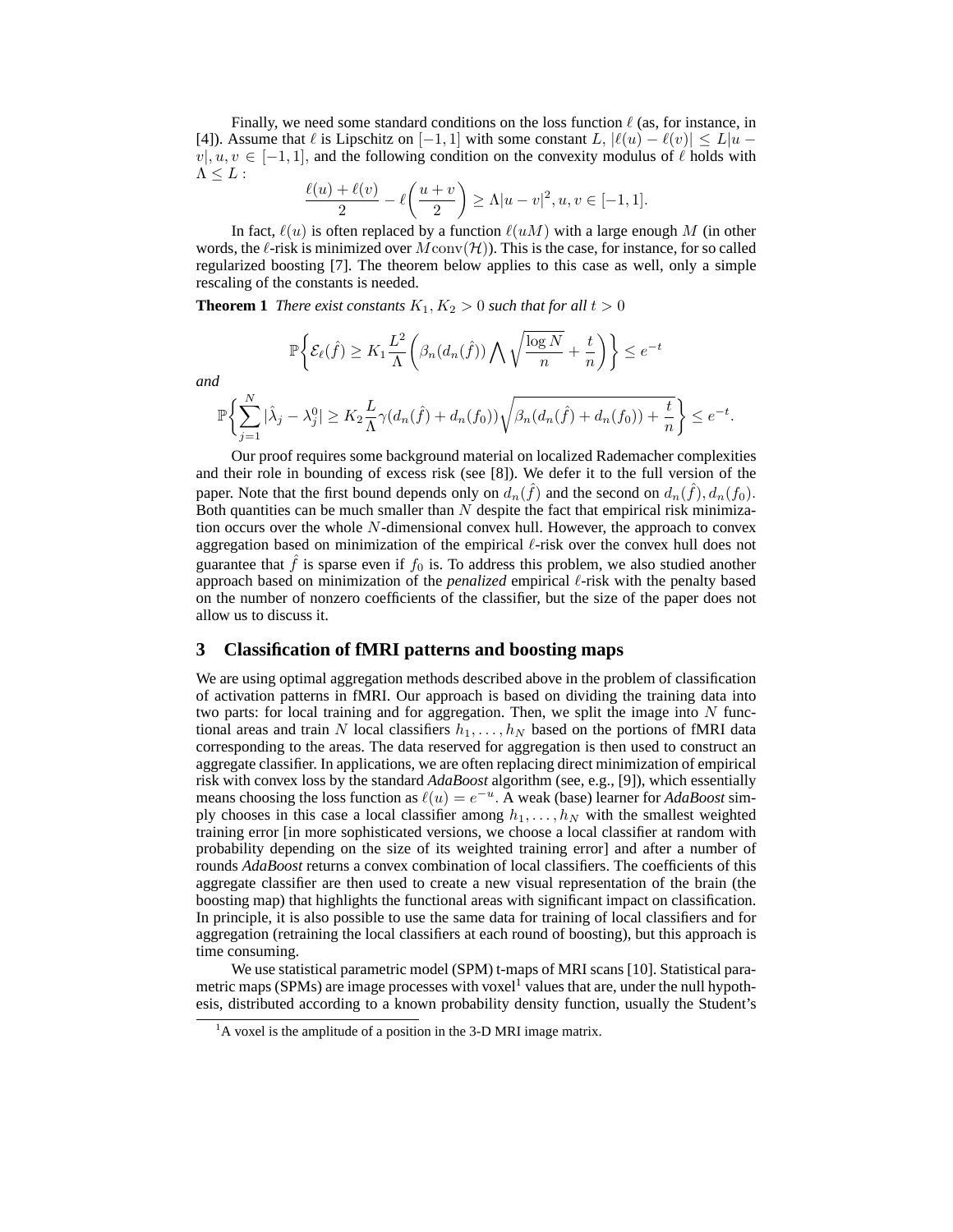

Figure 1: *Masks used to split the image into functional areas in multi-slice and 3 orthogonal slice display representations.*

T or F distributions. These are known colloquially as t- or f-maps. Namely, one analyzes each and every voxel using any standard (univariate) statistical test. The resulting statistical parameters are assembled into an image - the SPM.

The classification system essentially transforms the t-map of the image into the boosting map and at the same time it returns the aggregate classifier. The system consists of **the data preprocessing block** that splits the image into functional areas based on specified masks, and also splits the data into portions corresponding to the areas. In one of our examples, we use the main functional areas *brainstem*, *cerebellum*, *occipital*, *temporal*, *parietal*, *subcortical* and *frontal*. We split these masks in left and right, having in total 14 of them. **The classifier block** then trains local classifiers based on local data (in the current version we are using SVM classifiers). Finally, **the aggregation or boosting block** computes and outputs the aggregate classifier and the boosting map of the image. We developed a version of the system that deals with multi-class problems in spirit of [11], but the details go beyond the scope of this paper. The architecture of the network allows us also to train it sequentially. Let  $f$  be a classifier produced by the network in the previous round of work, let  $(X_1, Y_1), \ldots, (X_n, Y_n)$  be either the same or a new training data set and let  $h_1, \ldots, h_N$ be local classifiers (based either on the same, or on a new set of masks). Then one can assign to the training examples the initial weights  $w_j = \frac{e^{-Y_j f(X_j)}}{Z}$  $\frac{Z}{Z}$ , where Z is a standard normalizing constant, instead of usually chosen uniform weights. After this, the *AdaBoost* can proceed in a normal fashion creating at the end an aggregate of f and of new local classifiers. The process can be repeated recursively updating both the classifier and the boosting map.



Figure 2: *Left and center: Patterns corresponding to two classes of data. Right: Locations of the learners chosen by the boosting procedure (white spots). The background image corresponds to the two patterns of left and center figures superimposed.*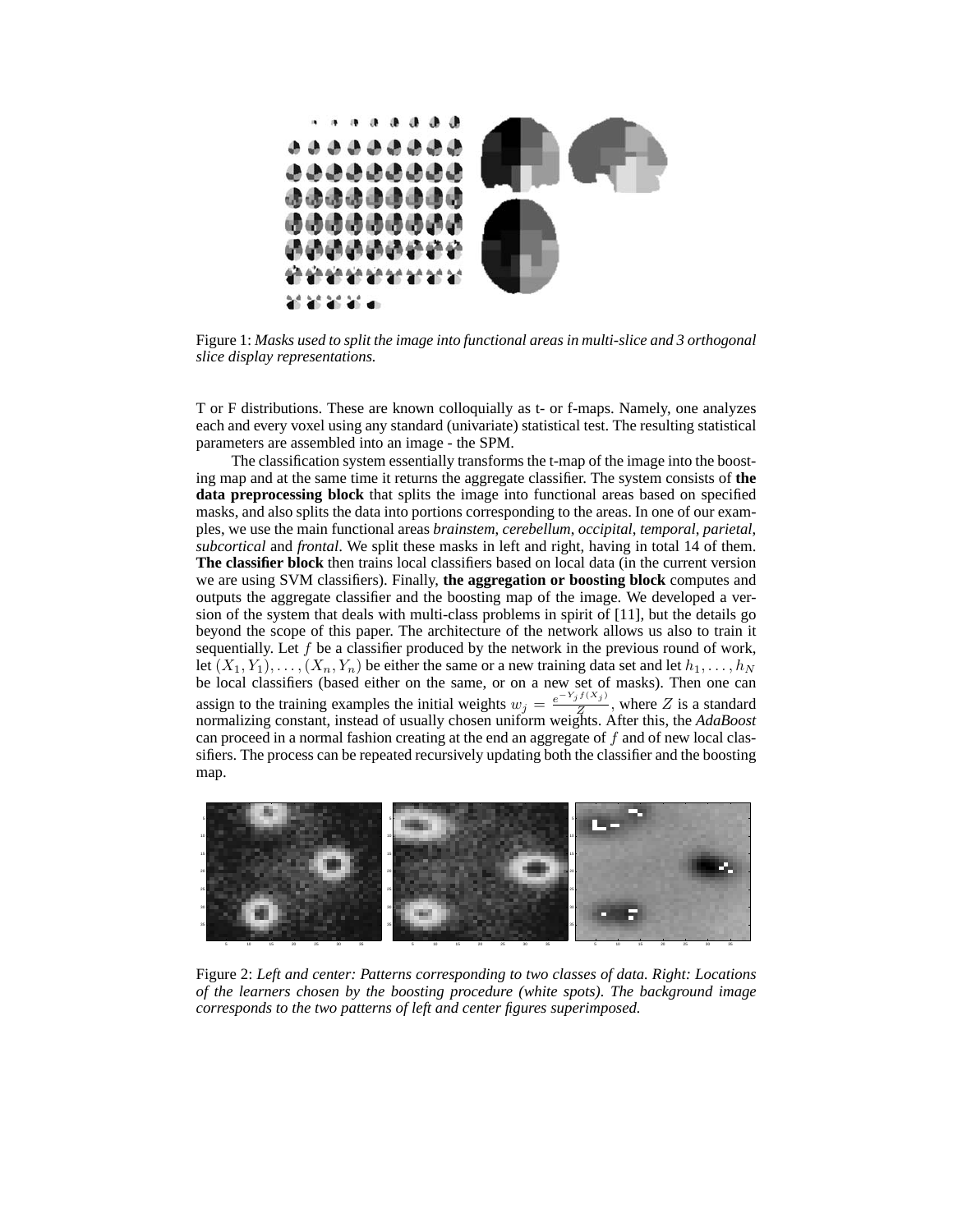

Figure 3: *Patterns corrupted with noise in the gaussian parameters, artifacts, and additive noise used in the synthetic data experiment.*



Figure 4: *Two t-maps corresponding to visual (left) and motor activations in the same subject used in the real data experiment.*

As a synthetic data example, we generate  $40 \times 40$  pixels images of two classes. Each class of images consists of three gaussian clusters placed in different positions. We generate the set of images by adding gaussian noise of standard deviation 0.1 to the standard deviation and position of the clusters. Then, we add 10 more clusters with random parameters, and finally, additive noise of standard deviation 0.1. Figure 2 (left and center) shows the averages of class 1 and class 2 images respectively. Two samples of the images can be seen in Figure 3

We apply a base learner to each one of the 1600 pixels of the images. Learners have been trained with 200 data, 100 of each class, and the aggregation has been trained with 200 more data. The classifier has been tested with 200 previously unknown data. The error averaged over 100 trials is of 9.5%. The same experiment has been made with a single linear SVM, producing an error which exceeds 20%, although this rate can be slightly improved by selecting  $C$  by cross validation.

The resulting boosting map can be seen in Fig. 2 (right). As a proof of concept, we remark that the map is able to focus in the areas in which the clusters corresponding to each class are, discarding those areas in which only randomly placed clusters are present.

In order to test the algorithm in a real fMRI experiment, we use 20 images taken from 10 healthy subjects on a 1.5 Tesla Siemens Sonata scanner. Stimuli were presented via MR compatible LCD goggles and headphones. The paradigm consists of four interleaved tasks: visual (8 Hz checkerboard stimulation), motor (2 Hz right index finger tapping), auditory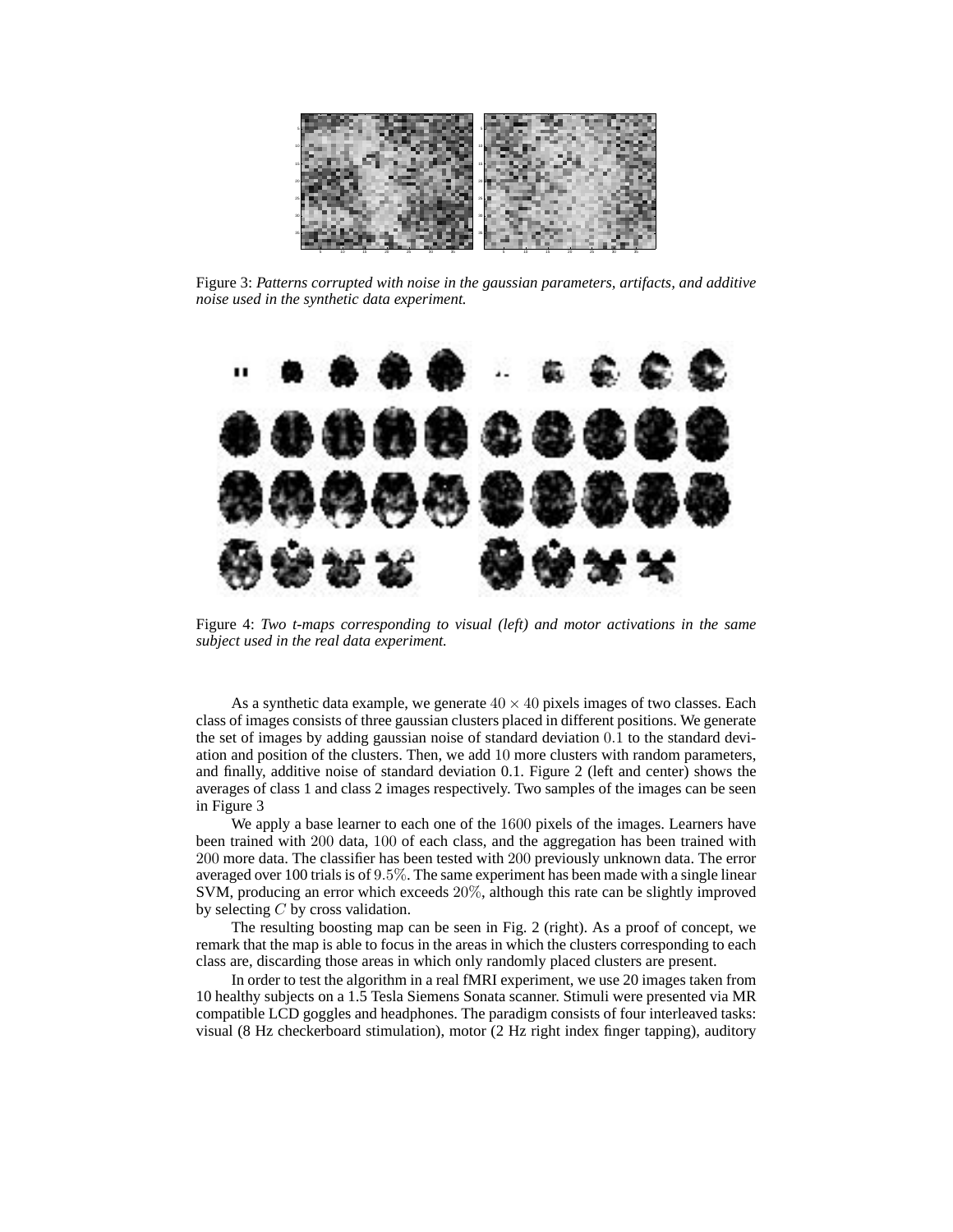

Figure 5: *Boosting map of the brain corresponding to the classification problem with visual and motor activations. Darker regions correspond to higher values.*

| left brainstem:   | $^{(1)}$ | right brainstem:   | $\mathbf{\Omega}$ |
|-------------------|----------|--------------------|-------------------|
| left cerebellum:  | 0.15     | right cerebellum:  | 0.16              |
| left parietal:    | 0.02     | right parietal:    | 0.06              |
| left temporal:    | 0.03     | right temporal:    | 0.15              |
| left occipital:   | 0.29     | right occipital:   | 0.15              |
| left subcortical: | 0        | right subcortical: | $\theta$          |
| left frontal:     | 0        | right frontal:     |                   |

Table 1: Values of the convex aggregation.

(syllable discrimination) and cognitive (mental calculation). These tasks are arranged in randomized blocks (8 s per block). Finger tapping in the motor task was regulated with an auditory tone, subjects were asked to tap onto a button-response pad. During the auditory task, subjects were asked to respond on a button-response pad for each "Ta" (25% of sounds), but not to similar syllables. Mental calculation stimuli consisted of three singledigit numbers heard via headphone. Participants had to sum them and divide by three, responding by button press when there was no remainder (50% of trials).

Functional MRI data were acquired using single-shot echo-planar imaging with TR: 2 s, TE: 50 ms, flip angle: 90 degrees, matrix size:  $64 \times 64$  pixels, FOV: 192 mm. Slices were 6 mm thick, with 25% gap, 66 volumes were collected for a total measurement time of 132 sec per run. Statistical parametric mapping was performed to generate t-maps that represent brain activation changes.

The t-maps are lowpass filtered and undersampled to obtain  $32 \times 32 \times 24$  t-maps (Fig. 4). The resulting t-maps are masked to obtain 14 subimages, then the data is normalized in amplitude. We proceed as mentioned to train a set of 14 Support Vector Machines. The used kernel is a gaussian one with  $\sigma = 2$  and  $C = 10$ . These parameters have been chosen to provide an acceptable generalization. A convex aggregation of the classifier outputs is then trained.

We tested the algorithm in binary classification of visual against auditory activations. We train the base learners with 10 images, and the boosting with 9. Then, we train the base learners again with 19, leaving one for testing. We repeat the experiment leaving out a different image each trial. None of the images was misclassified. The values for the aggregation are in Table 1. The corresponding boosting map is shown in Fig 5. It highlights the right temporal and both occipital areas, where the motor and visual activations are